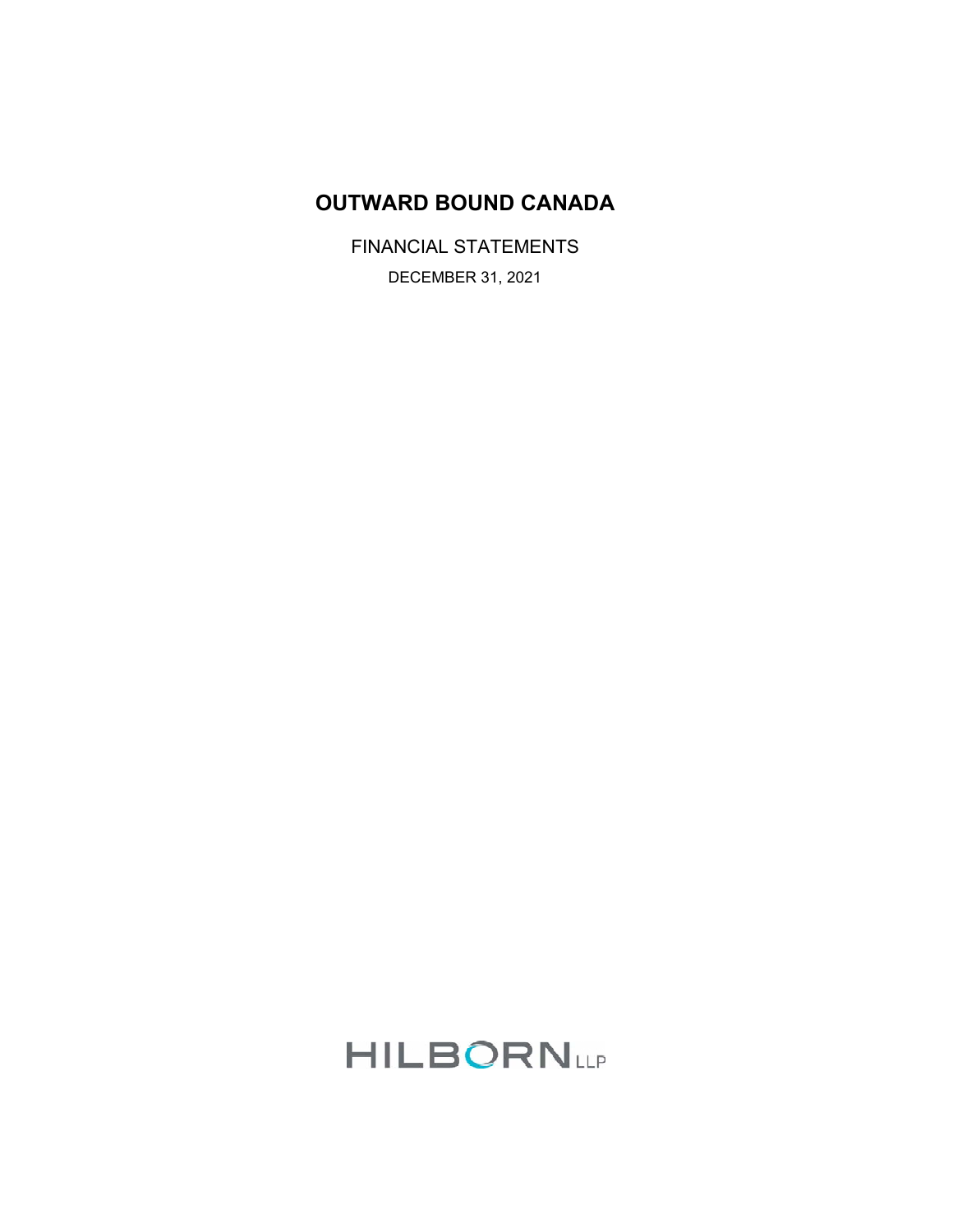# **HILBORNLLP**

#### **Independent Auditor's Report**

To the Members of Outward Bound Canada

#### **Opinion**

We have audited the financial statements of Outward Bound Canada (the "Organization"), which comprise the statement of financial position as at December 31, 2021, and the statements of operations, changes in net assets and cash flows for the year then ended, and notes to the financial statements, including a summary of significant accounting policies*.*

In our opinion, the accompanying financial statements present fairly, in all material respects, the financial position of the Organization as at December 31, 2021, and the results of its operations and its cash flows for the year then ended in accordance with Canadian accounting standards for not-for-profit organizations.

#### **Basis for Opinion**

We conducted our audit in accordance with Canadian generally accepted auditing standards. Our responsibilities under those standards are further described in the Auditor's Responsibilities for the Audit of the Financial Statements section of our report. We are independent of the Organization in accordance with the ethical requirements that are relevant to our audit of the financial statements in Canada, and we have fulfilled our other ethical responsibilities in accordance with these requirements. We believe that the audit evidence we have obtained is sufficient and appropriate to provide a basis for our opinion.

#### **Responsibilities of Management and Those Charged with Governance for the Financial Statements**

Management is responsible for the preparation and fair presentation of the financial statements in accordance with Canadian accounting standards for not-for-profit organizations, and for such internal control as management determines is necessary to enable the preparation of financial statements that are free from material misstatement, whether due to fraud or error.

In preparing the financial statements, management is responsible for assessing the ability of the Organization to continue as a going concern, disclosing, as applicable, matters related to going concern and using the going concern basis of accounting unless management either intends to liquidate the Organization or to cease operations, or has no realistic alternative but to do so.

Those charged with governance are responsible for overseeing the financial reporting process of the Organization.

#### **Auditor's Responsibilities for the Audit of the Financial Statements**

Our objectives are to obtain reasonable assurance about whether the financial statements as a whole are free from material misstatement, whether due to fraud or error, and to issue an auditor's report that includes our opinion. Reasonable assurance is a high level of assurance, but is not a guarantee that an audit conducted in accordance with Canadian generally accepted auditing standards will always detect a material misstatement when it exists. Misstatements can arise from fraud or error and are considered material if, individually or in the aggregate, they could reasonably be expected to influence the economic decisions of users taken on the basis of the financial statements.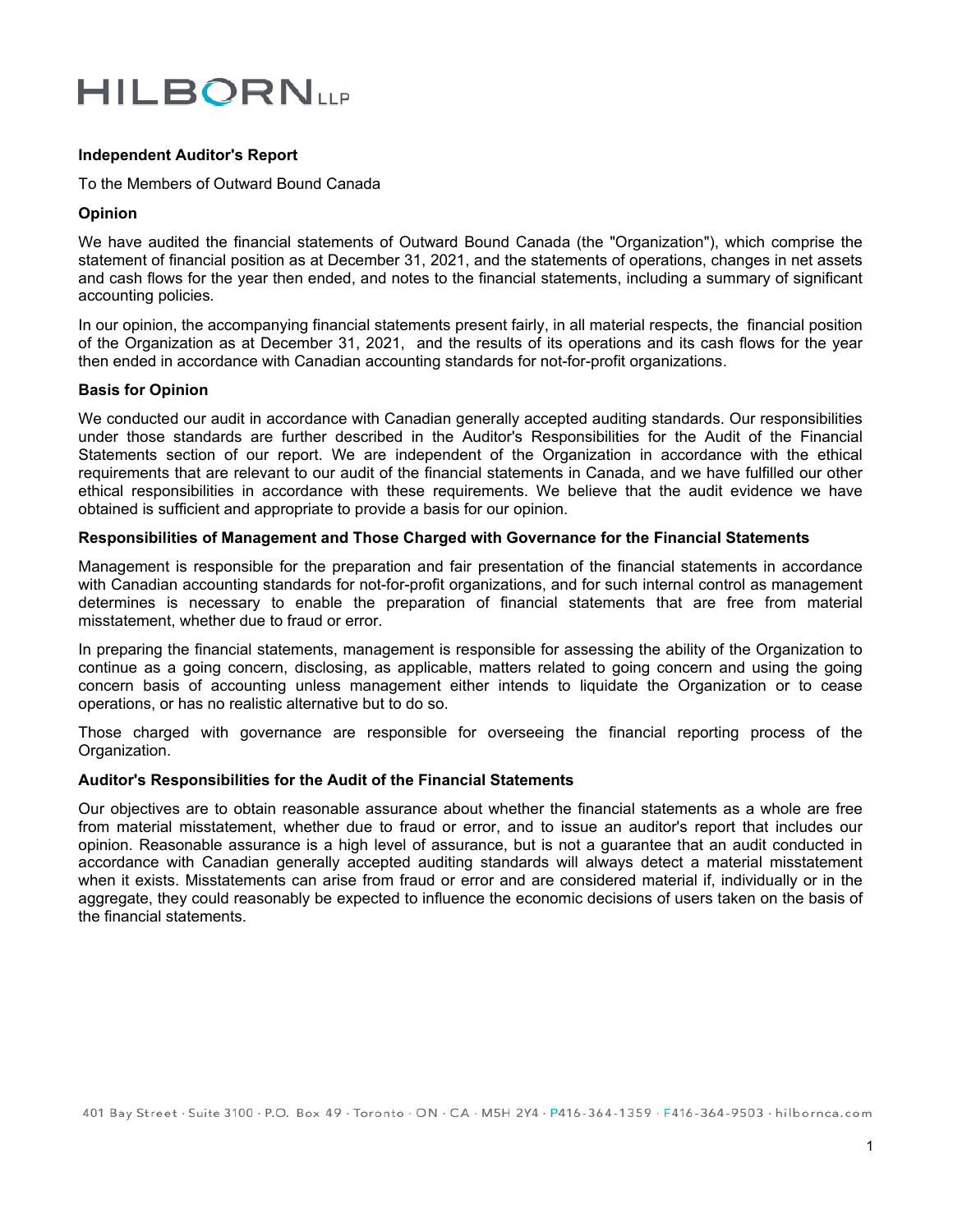# **HILBORNLLP**

#### **Independent Auditor's Report (continued)**

#### **Auditor's Responsibilities for the Audit of the Financial Statements (continued)**

As part of an audit in accordance with Canadian generally accepted auditing standards, we exercise professional judgment and maintain professional skepticism throughout the audit. We also:

- Identify and assess the risks of material misstatement of the financial statements, whether due to fraud or error, design and perform audit procedures responsive to those risks, and obtain audit evidence that is sufficient and appropriate to provide a basis for our opinion. The risk of not detecting a material misstatement resulting from fraud is higher than for one resulting from error, as fraud may involve collusion, forgery, intentional omissions, misrepresentations, or the override of internal control.
- Obtain an understanding of internal control relevant to the audit in order to design audit procedures that are appropriate in the circumstances, but not for the purpose of expressing an opinion on the effectiveness of the internal control of the Organization.
- Evaluate the appropriateness of accounting policies used and the reasonableness of accounting estimates and related disclosures made by management.
- Conclude on the appropriateness of management's use of the going concern basis of accounting and, based on the audit evidence obtained, whether a material uncertainty exists related to events or conditions that may cast significant doubt on the ability of the Organization to continue as a going concern. If we conclude that a material uncertainty exists, we are required to draw attention in our auditor's report to the related disclosures in the financial statements or, if such disclosures are inadequate, to modify our opinion. Our conclusions are based on the audit evidence obtained up to the date of our auditor's report. However, future events or conditions may cause the Organization to cease to continue as a going concern.
- Evaluate the overall presentation, structure and content of the financial statements, including the disclosures, and whether the financial statements represent the underlying transactions and events in a manner that achieves fair presentation.

We communicate with those charged with governance regarding, among other matters, the planned scope and timing of the audit and significant audit findings, including any significant deficiencies in internal control that we identify during our audit.

We also provide those charged with governance with a statement that we have complied with relevant ethical requirements regarding independence, and to communicate with them all relationships and other matters that may reasonably be thought to bear on our independence, and where applicable, related safeguards.

Hilborn LLP

Toronto, Ontario Chartered Professional Accountants May 5, 2022 Licensed Public Accountants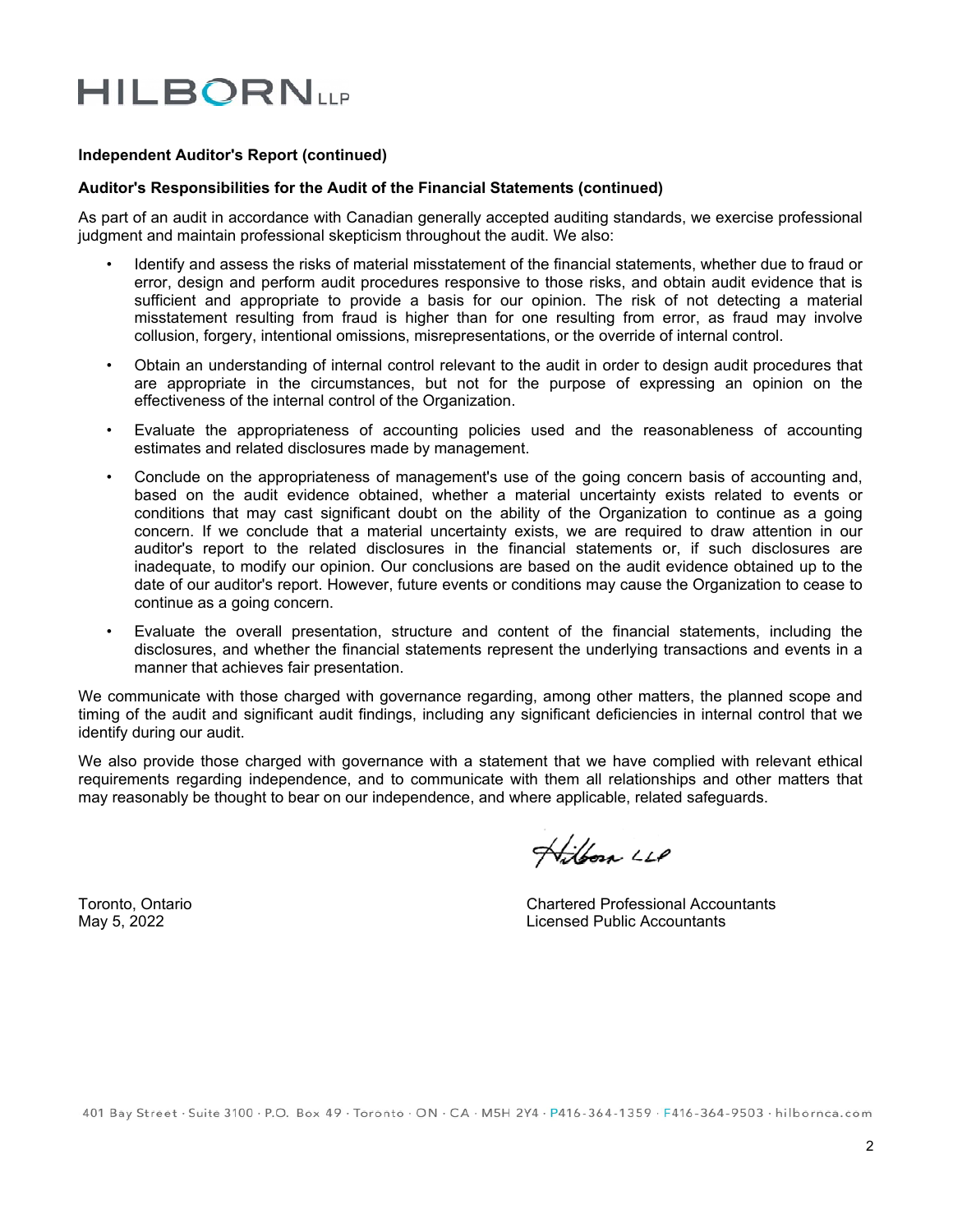### **Statement of Financial Position**

| December 31                                                                                                                                                                                                                        | 2021<br>\$                                         | 2020<br>\$                                      |
|------------------------------------------------------------------------------------------------------------------------------------------------------------------------------------------------------------------------------------|----------------------------------------------------|-------------------------------------------------|
| <b>ASSETS</b>                                                                                                                                                                                                                      |                                                    |                                                 |
| <b>Current assets</b><br>Cash<br>Short-term investments<br>Accounts receivable (note 11)<br>Inventory<br>Prepaid expenses                                                                                                          | 336,532<br>205,218<br>158,337<br>16,690<br>100,942 | 695,459<br>40,149<br>99,251<br>17,762<br>68,718 |
|                                                                                                                                                                                                                                    | 817,719                                            | 921,339                                         |
| Capital assets (note 4)                                                                                                                                                                                                            | 228,539                                            | 295,663                                         |
|                                                                                                                                                                                                                                    | 1,046,258                                          | 1,217,002                                       |
| <b>LIABILITIES</b>                                                                                                                                                                                                                 |                                                    |                                                 |
| <b>Current liabilities</b><br>Accounts payable and accrued liabilities (note 6)<br>Deferred contributions, grants and bursaries (note 7)<br>Deferred course and contract fees<br>Current portion of vehicle loans payable (note 8) | 218,087<br>569,920<br>295,083<br>28,556            | 215,553<br>509,690<br>306,516<br>43,685         |
|                                                                                                                                                                                                                                    | 1,111,646                                          | 1,075,444                                       |
| Vehicle loans payable (note 8)                                                                                                                                                                                                     | 10,743                                             | 40,758                                          |
|                                                                                                                                                                                                                                    | 1,122,389                                          | 1,116,202                                       |
| <b>NET ASSETS (DEFICIT)</b>                                                                                                                                                                                                        |                                                    |                                                 |
| Invested in capital assets<br>Sustainability Fund (note 9)<br>Unrestricted                                                                                                                                                         | 189,240<br>32,000<br>(297, 371)                    | 211,220<br>32,000<br>(142, 420)                 |
|                                                                                                                                                                                                                                    | (76, 131)                                          | 100,800                                         |
|                                                                                                                                                                                                                                    | 1,046,258                                          | 1,217,002                                       |

The accompanying notes are an integral part of these financial statements

Approved on behalf of the Board:

Director Director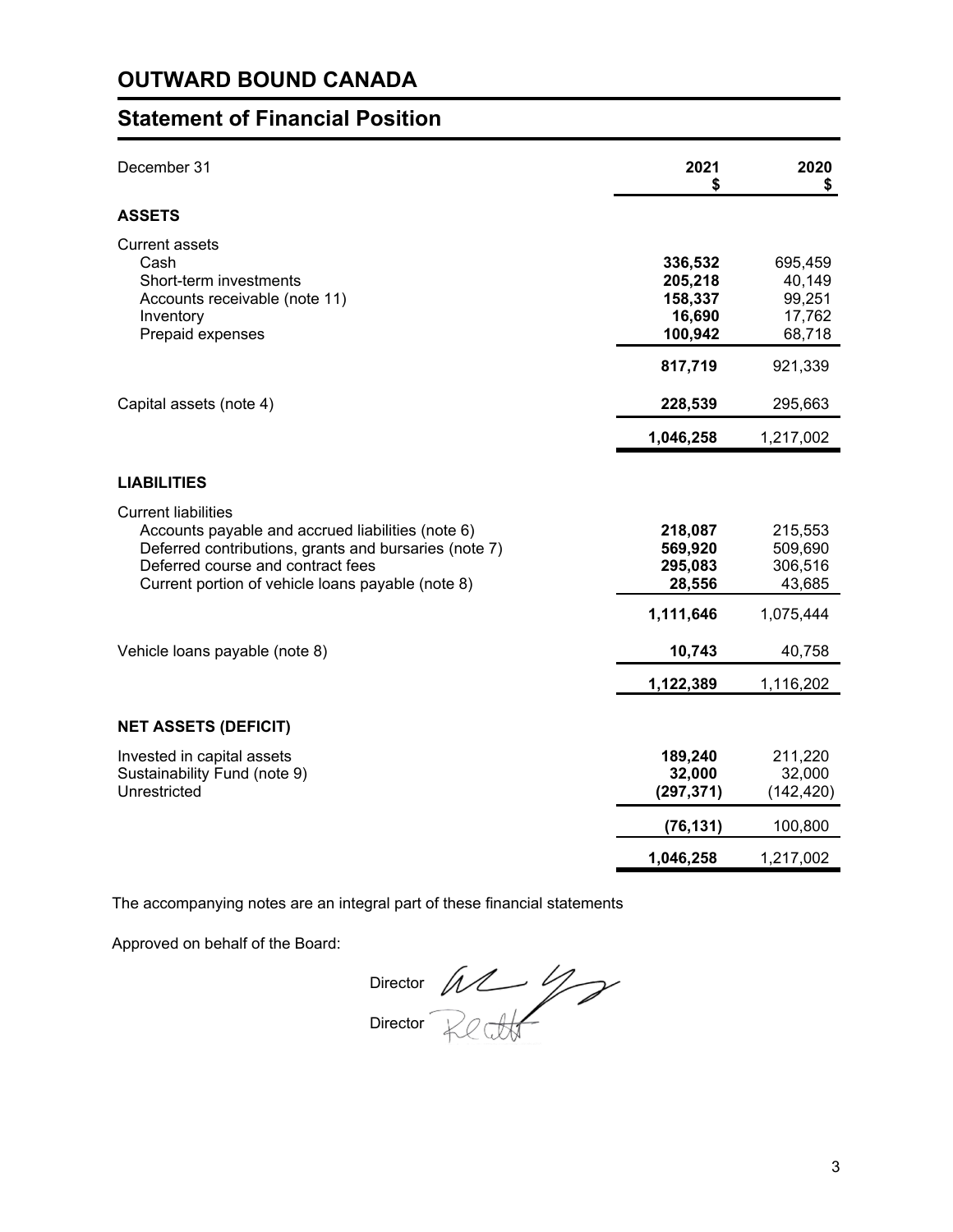### **Statement of Operations**

| Year ended December 31                                     | 2021<br>S   | 2020<br>5   |
|------------------------------------------------------------|-------------|-------------|
| Revenues                                                   |             |             |
| Course fees                                                | 1,011,087   | 520,776     |
| Contributions, grants and bursaries                        | 986,558     | 315,997     |
| Donations and fundraising                                  | 816,189     | 1,066,758   |
| Donations from Outward Bound Canada Foundation (note 3(a)) | 2,250       | 100,000     |
| Other income                                               | 5,817       | 9,218       |
|                                                            | 2,821,901   | 2,012,749   |
| <b>Expenses</b>                                            |             |             |
| Program (schedule 1)                                       | 757,807     | 354,227     |
| Administration (schedule 2)                                | 552,480     | 558,869     |
| Salaries and benefits (schedule 3)                         | 2,535,392   | 2,318,432   |
|                                                            | 3,845,679   | 3,231,528   |
| Excess of expenses over revenues before the following      | (1,023,778) | (1,218,779) |
| Government assistance (note 11)                            | 846,847     | 1,049,910   |
| Excess of expenses over revenues for year                  | (176, 931)  | (168, 869)  |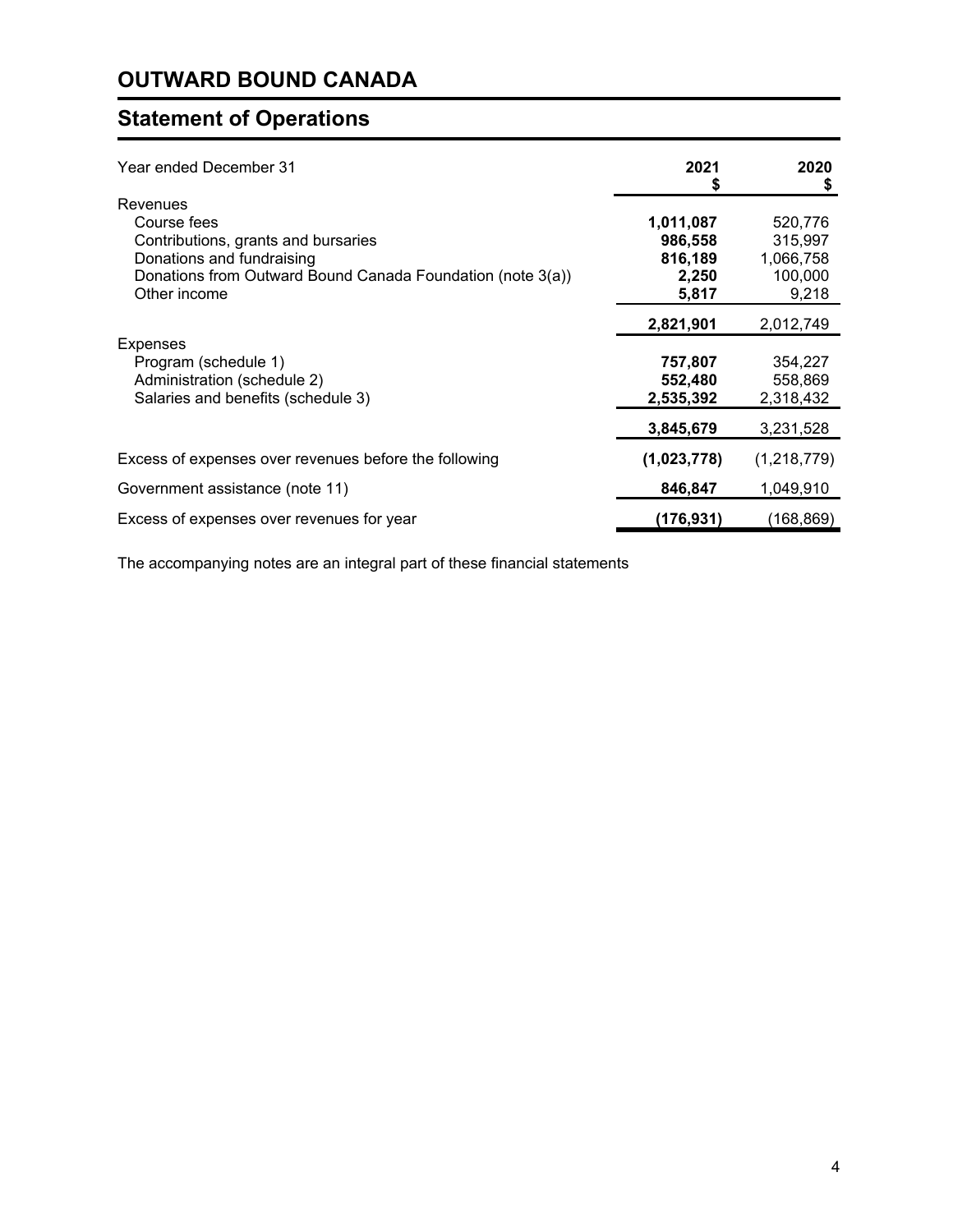### **Statement of Changes in Net Assets**

| Year ended December 31                         |                                                     |                                                  |                     | 2021               |
|------------------------------------------------|-----------------------------------------------------|--------------------------------------------------|---------------------|--------------------|
|                                                | <b>Invested</b><br>in Capital<br><b>Assets</b><br>S | <b>Sustainability</b><br><b>Fund</b><br>(note 9) | <b>Unrestricted</b> | <b>Total</b><br>\$ |
| Balance, beginning of year                     | 211,220                                             | 32,000                                           | (142, 420)          | 100,800            |
| Excess of expenses over revenues               |                                                     |                                                  | (176, 931)          | (176, 931)         |
| Amortization                                   | (67, 124)                                           |                                                  | 67,124              |                    |
| Repayment of vehicle loans net of<br>additions | 45,144                                              |                                                  | (45, 144)           |                    |
| Balance, end of year                           | 189,240                                             | 32,000                                           | (297, 371)          | (76, 131)          |
|                                                |                                                     |                                                  |                     | 2020               |
|                                                | Invested<br>in Capital<br><b>Assets</b><br>\$       | <b>Sustainability</b><br><b>Fund</b><br>(note 9) | <b>Unrestricted</b> | <b>Total</b><br>\$ |
| Balance, beginning of year                     | 227,893                                             | 32,000                                           | 9,776               | 269,669            |
| Excess of expenses over revenues               |                                                     |                                                  | (168, 869)          | (168, 869)         |
| Amortization                                   | (66, 749)                                           |                                                  | 66,749              |                    |
| Repayment of vehicle loans net of<br>additions | 50,076                                              |                                                  | (50,076)            |                    |
| Balance, end of year                           | 211,220                                             | 32,000                                           | (142,420)           | 100,800            |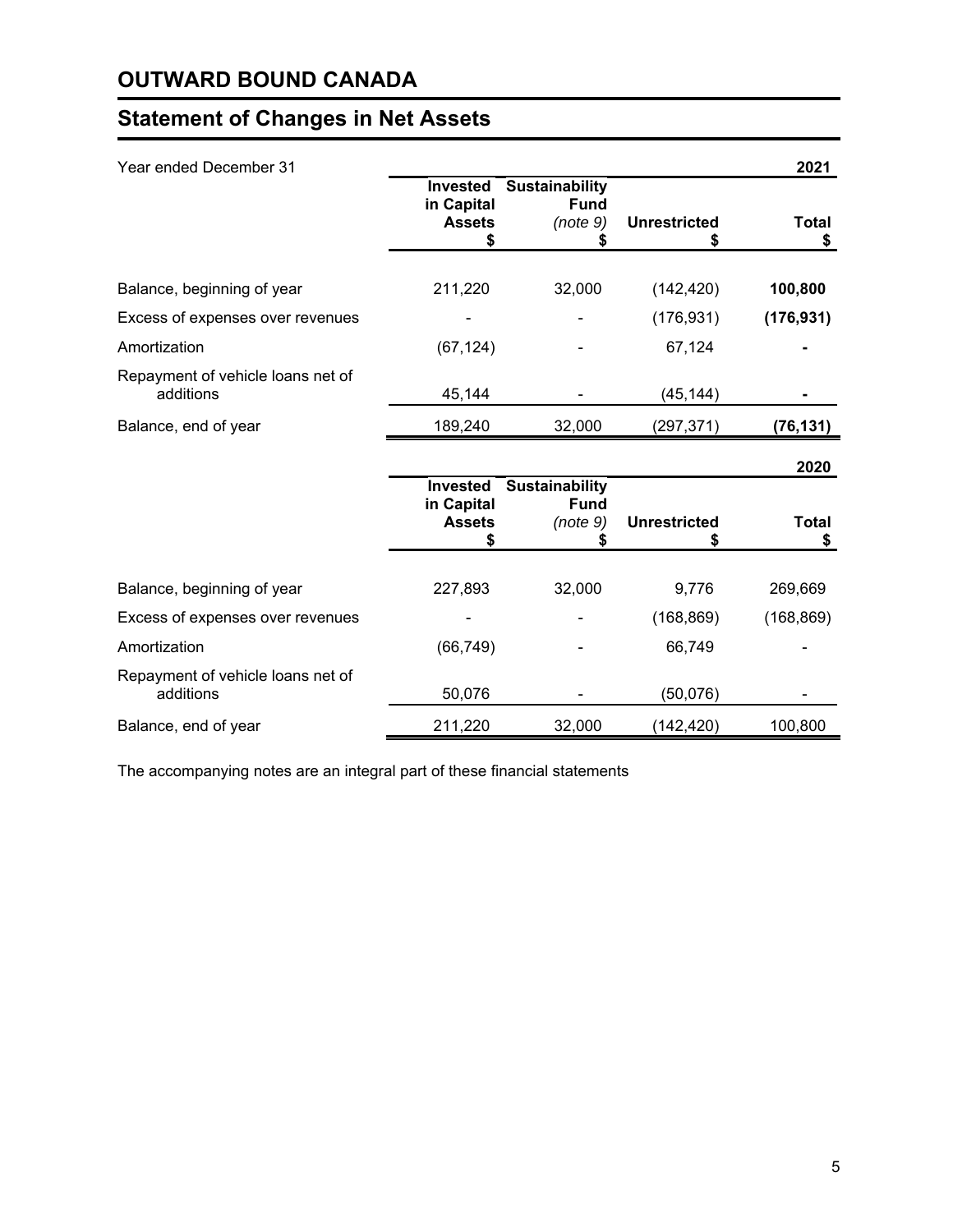### **Statement of Cash Flows**

| Year ended December 31                                                                                                                                                                                                                                                                                                                                                                      | 2021                                                                                      | 2020<br>\$                                                                          |
|---------------------------------------------------------------------------------------------------------------------------------------------------------------------------------------------------------------------------------------------------------------------------------------------------------------------------------------------------------------------------------------------|-------------------------------------------------------------------------------------------|-------------------------------------------------------------------------------------|
| Cash flows from operating activities<br>Excess of expenses over revenues for year<br>Adjustments to determine net cash provided by (used in) operating<br>activities                                                                                                                                                                                                                        | (176, 931)                                                                                | (168, 869)                                                                          |
| Amortization of capital assets                                                                                                                                                                                                                                                                                                                                                              | 67,124                                                                                    | 66,749                                                                              |
|                                                                                                                                                                                                                                                                                                                                                                                             | (109, 807)                                                                                | (102, 120)                                                                          |
| Change in non-cash working capital items<br>Increase in short term investments<br>Decrease (increase) in accounts receivable<br>Decrease (increase) in inventory<br>Decrease (increase) in prepaid expenses<br>Decrease in accounts payable and accrued liabilities<br>Increase in deferred contributions, grants and bursaries<br>Increase (decrease) in deferred course and contract fees | (165,069)<br>(59,086)<br>1,072<br>(32, 224)<br>2,534<br>60,230<br>(11, 433)<br>(313, 783) | (1,357)<br>141,733<br>(259)<br>46,767<br>(20, 897)<br>274,472<br>220,367<br>558,706 |
| Cash flows from financing activities<br>Decrease in due from Outward Bound Canada Foundation<br>Repayment of vehicle loans payable                                                                                                                                                                                                                                                          | (45, 144)<br>(45,144)                                                                     | 15,000<br>(50,076)<br>(35,076)                                                      |
| Net change in cash                                                                                                                                                                                                                                                                                                                                                                          | (358, 927)                                                                                | 523,630                                                                             |
| Cash, beginning of year                                                                                                                                                                                                                                                                                                                                                                     | 695,459                                                                                   | 171,829                                                                             |
| Cash, end of year                                                                                                                                                                                                                                                                                                                                                                           | 336,532                                                                                   | 695,459                                                                             |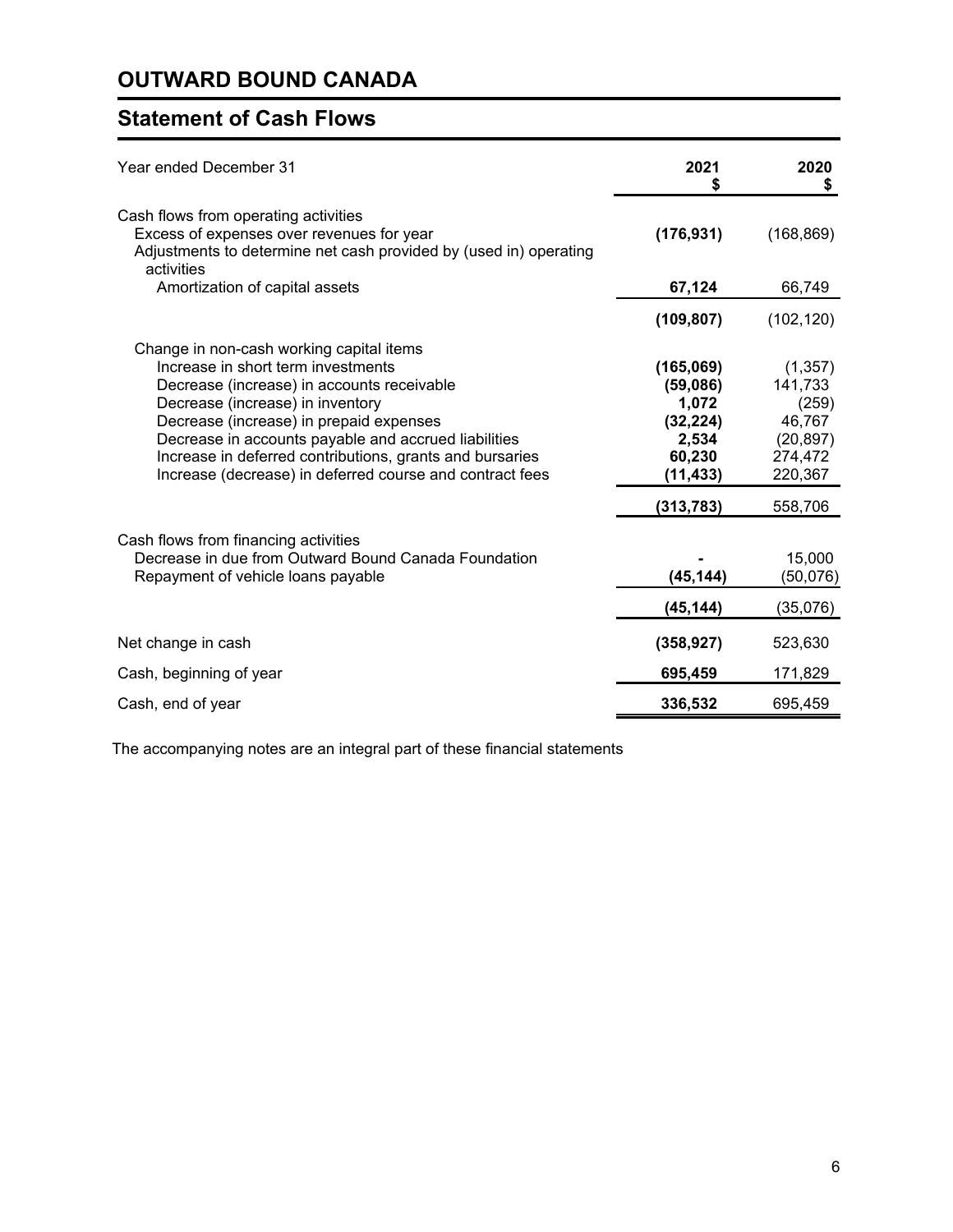### **Schedules to Financial Statements**

Year ended December 31

#### **Schedule of program expenses Schedule 1** and the state of program expenses

|                               | 2021    | 2020    |
|-------------------------------|---------|---------|
| Program supplies and services | 546,895 | 255,384 |
| Food                          | 127,866 | 68,298  |
| Transportation                | 83,046  | 30,545  |
|                               | 757,807 | 354,227 |

#### **Schedule of administration expenses Schedule 2** and Schedule 2

|                                  | 2021<br>\$ | 2020    |
|----------------------------------|------------|---------|
| Office and communications        | 135,119    | 138,017 |
| Marketing                        | 85,680     | 100,951 |
| Fundraising                      | 4,086      | 7,213   |
| Travel                           | 27,853     | 24,848  |
| Insurance                        | 56,409     | 62,311  |
| Amortization                     | 67,124     | 66,749  |
| Dues and fees (note $3(b)$ )     | 96.543     | 86.719  |
| Interest and credit card charges | 20.504     | 21,059  |
| Professional fees                | 24,000     | 24,000  |
| Rent                             | 34,352     | 23,617  |
| Board expenditures               | 810        | 3,385   |
|                                  | 552,480    | 558.869 |

#### **Schedule of salaries and benefits Schedule 3** Schedule 3

#### **2021 \$ 2020 \$** Direct program delivery **1,588,769** 1,212,670<br>Administration and program supervision **1,105,762** 1,105,762 Administration and program supervision **2,535,392** 2,318,432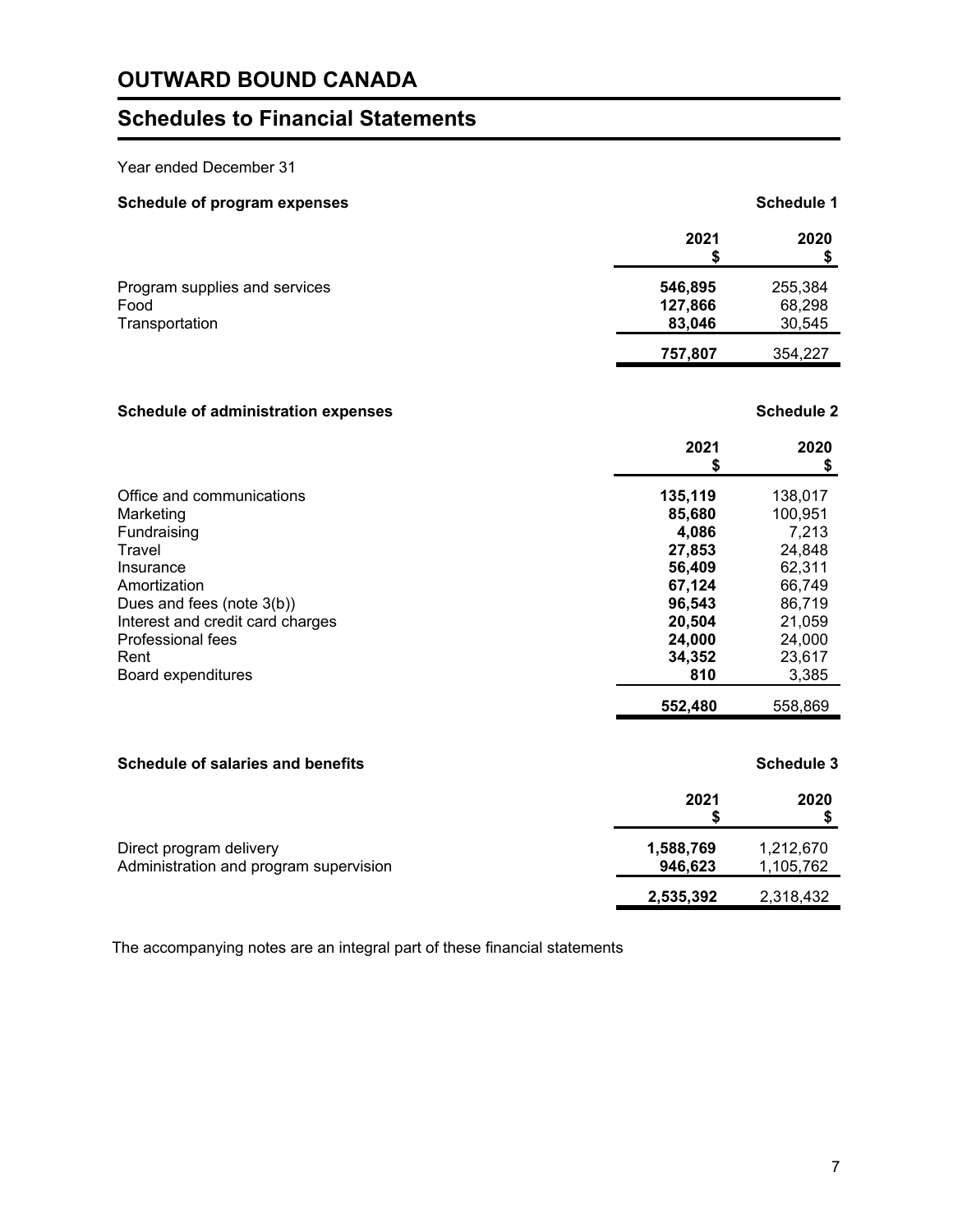### **Notes to Financial Statements**

December 31, 2021

#### **Purpose of the organization**

Outward Bound Canada (the "Organization") was incorporated as a not-for-profit corporation without share capital under the Canada Corporations Act, and received its certificate of continuance under the Canada Not-for-profit Corporations Act. The Organization is a registered charity in Canada and is exempt from income taxes.

The Organization's mission is to cultivate resilience, leadership, connections and compassion through inspiring and challenging journeys of self-discovery in the natural world. The Organization's experiential educational process is based upon the philosophy that learning and understanding take place when people engage in and reflect upon experiences in challenging environments in which they must acquire new skills and work with each other.

The Organization is partnered with high schools, universities, community groups, government agencies, corporate groups and learning institutes across Canada to provide a wide range of services that enhance capacity and leadership and assist youth and adults in challenging times of transition in urban and wilderness settings.

#### 1. **Significant accounting policies**

These financial statements have been prepared in accordance with Canadian accounting standards for not-for-profit organizations and are in accordance with Canadian generally accepted accounting principles. These financial statements have been prepared within the framework of the significant accounting policies summarized below:

#### (a) **Revenue recognition**

The Organization follows the deferral method of accounting for contributions, which include donations, bursaries and grants.

Contributions made for restricted purposes related to expenses of future periods are deferred and recognized as revenue at the time the related expenses are incurred.

Unrestricted contributions are recognized as revenue when received or, if the amount to be received can be reasonably estimated and collection is reasonably assured, when receivable.

Course fee revenue is recognized on a pro-rata basis over the term of the related course.

#### (b) **Government assistance**

Government assistance is recognized in income when the related expenses are incurred, the application to receive the funding has been made, there is reasonable assurance that the Organization has complied or will comply with the conditions of the assistance and collection is reasonably assured.

#### (c) **Short-term investments**

Short-term investments consist of guaranteed investment certificates that are readily convertible into cash and are not subject to significant risk of change in values.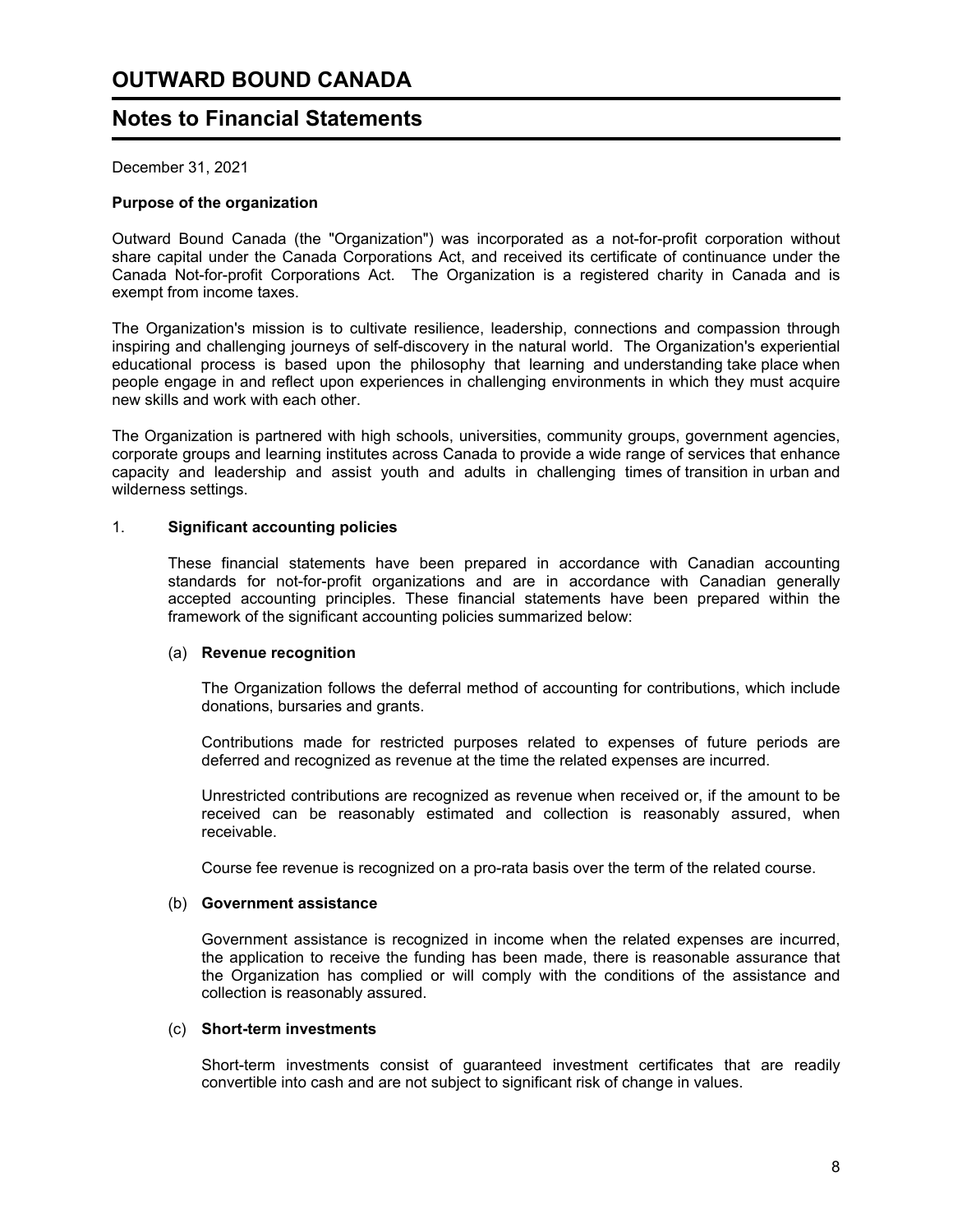### **Notes to Financial Statements (continued)**

December 31, 2021

#### 1. **Significant accounting policies (continued)**

#### (d) **Inventory**

The Organization's inventory, which consists of various branded clothing and accessories available for sale, is recorded at the lower of cost and net realizable value.

#### (e) **Financial instruments**

#### (i) **Measurement of financial instruments**

The Organization initially measures its financial assets and financial liabilities, except for related party financial instruments (note 1(e)(ii)), at fair value adjusted by, in the case of a financial instrument that will not be measured subsequently at fair value, the amount of transaction costs directly attributable to the instrument.

The Organization subsequently measures its financial assets and financial liabilities at amortized cost. Amortized cost is the amount at which a financial asset or financial liability is measured at initial recognition minus principal repayments, plus or minus the cumulative amortization of any difference between that initial amount and the maturity amount, and minus any reduction for impairment.

Financial assets measured at amortized cost include cash, short-term investments and accounts receivable.

Financial liabilities measured at amortized cost include accounts payable and accrued liabilities and vehicle loans payable.

#### (ii) **Related Party Financial Instruments**

The Organization initially measures its related party financial instruments as follows:

- at fair value if a derivative contract or quoted in an active market;
- at cost, determined using undiscounted cash flows excluding interest and dividend payments, less any impairment losses previously recognized by the transferor, if the financial instrument has repayment terms;
- at cost, determined using the amount of consideration transferred or received, if the financial instrument does not have repayment terms.

Subsequently, all related party financial instruments quoted in an active market and derivatives are measured at fair value. All other related party financial instruments are subsequently measured at cost less impairment.

Related party financial assets and liabilities that are forgiven are recognized in net income if the original transaction was in the normal course of operations, and within equity if the original transaction was not in the normal course of operations.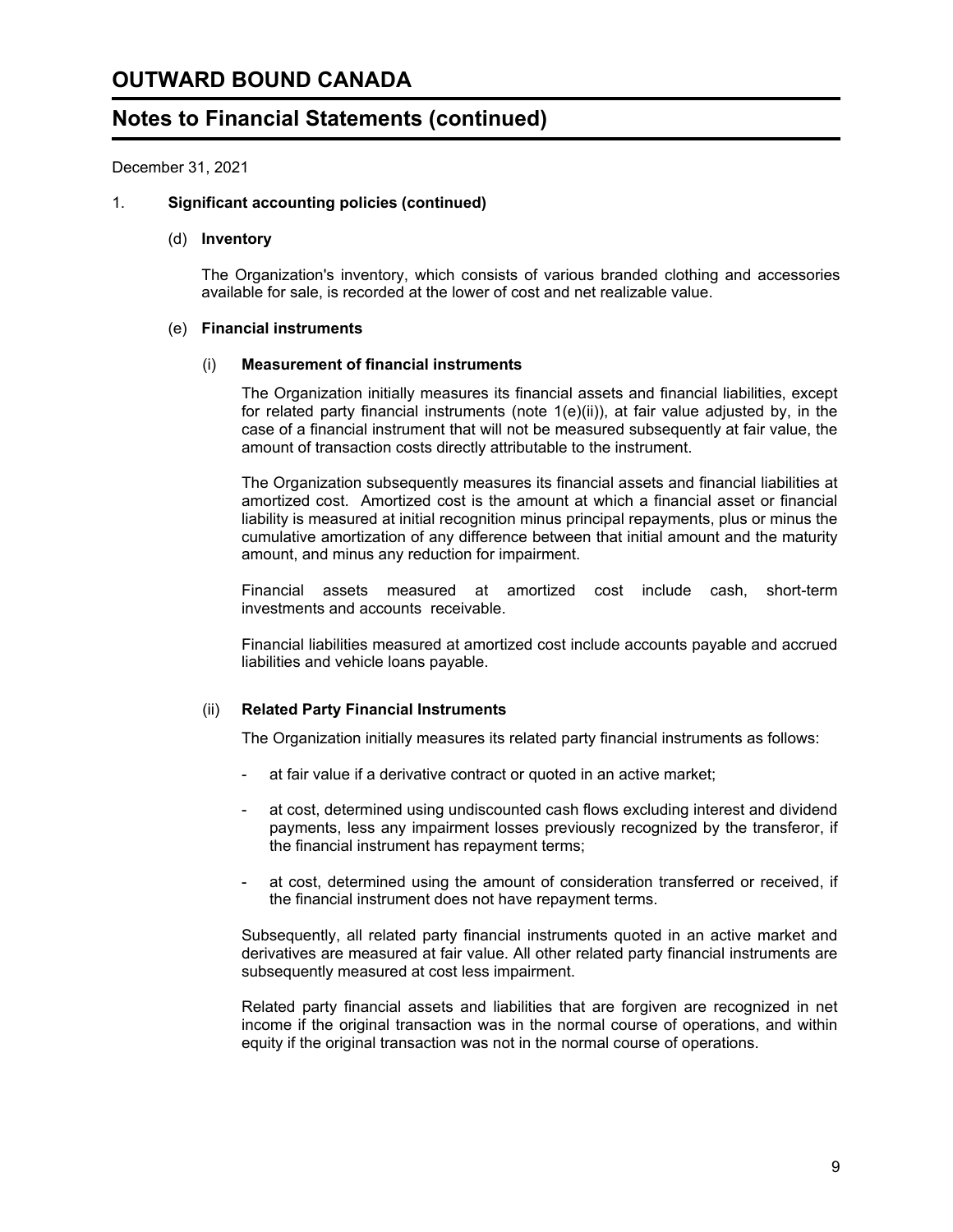### **Notes to Financial Statements (continued)**

December 31, 2021

1. **Significant accounting policies (continued)**

#### (e) **Financial instruments (continued)**

#### (ii) **Related Party Financial Instruments (continued)**

The Organization initially measures non-financial items transferred in a related party transaction at the carrying amount, unless the transaction meets all of the following criteria, as defined in Section 3840, Related Party Transactions;

- the transaction has commercial substance.
- the change in ownership interests is substantive, and
- the amount of consideration is supported by independent evidence.

#### (iii) **Impairment**

Financial assets measured at amortized cost are tested for impairment when there are indicators of possible impairment. When a significant adverse change has occurred during the period in the expected timing or amount of future cash flows from the financial asset or group of assets, a write-down is recognized in the statement of operations. The write down reflects the difference between the carrying amount and the higher of:

- the present value of the cash flows expected to be generated by the asset or group of assets;
- the amount that could be realized by selling the assets or group of assets;

When the events occurring after the impairment confirm that a reversal is necessary, the reversal is recognized in net income up to the amount of the previously recognized impairment.

#### (f) **Capital assets**

The costs of capital assets are capitalized upon meeting the criteria for recognition as an asset; otherwise, costs are expensed as incurred. The cost of a capital asset comprises its purchase price and any directly attributable cost of preparing the asset for its intended use.

Capital assets are measured at cost less accumulated amortization and accumulated impairment losses.

The Organization provides for amortization using the straight-line method at rates designed to amortize the cost of the capital assets over their estimated useful lives. The estimated useful lives are as follows:

| Program and computer equipment | 5 - 7 years |
|--------------------------------|-------------|
| Vehicles                       | 6 years     |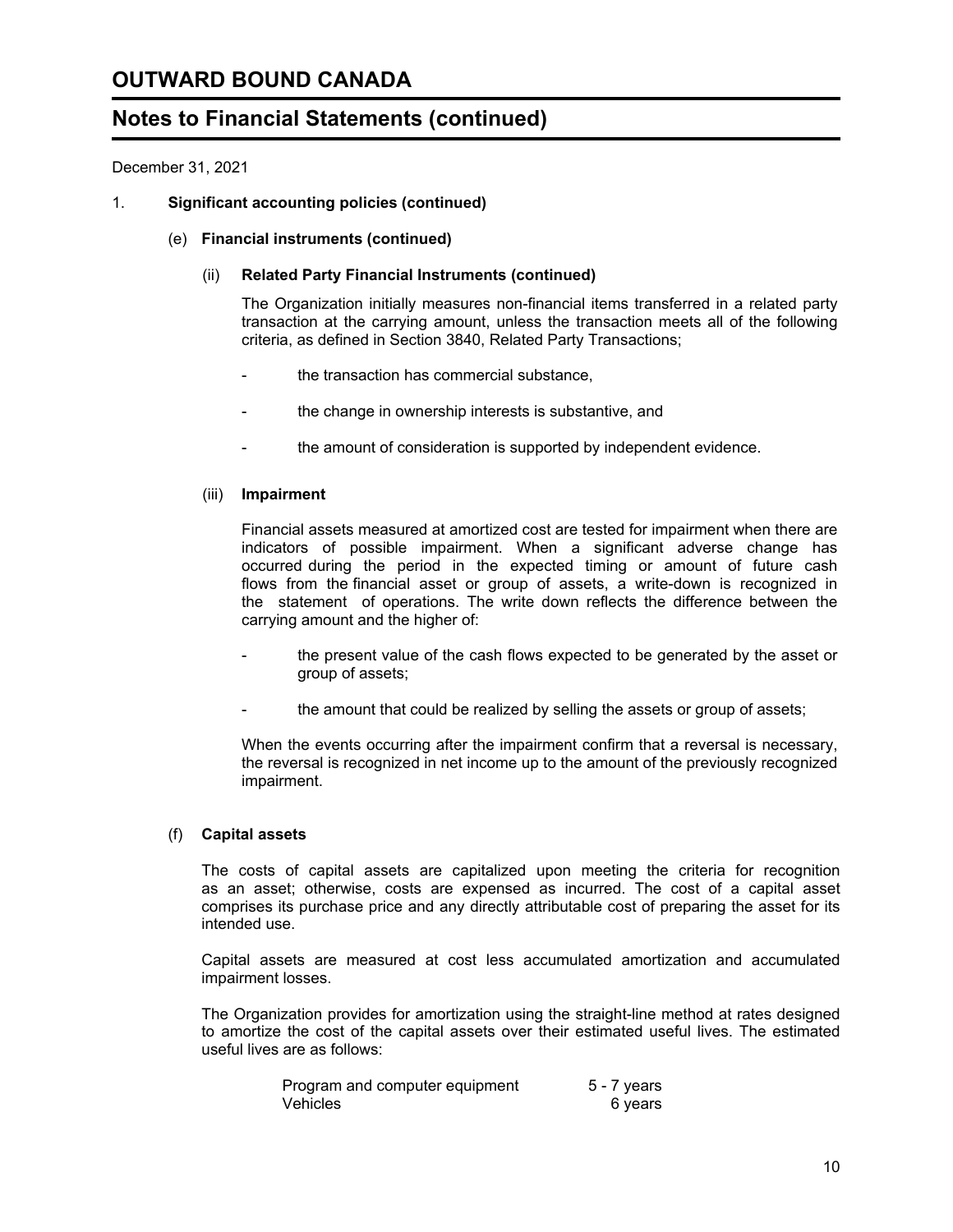### **Notes to Financial Statements (continued)**

#### December 31, 2021

#### 1. **Significant accounting policies (continued)**

#### (f) **Capital assets (continued)**

A capital asset is tested for impairment whenever events or changes in circumstances indicate that its carrying amount may not be recoverable. An impairment loss is recognized in the statements of operations when the carrying amount of the asset exceeds the sum of the undiscounted cash flows resulting from its use and eventual disposition. The impairment loss is measured as the amount by which the carrying amount of the capital asset exceeds its fair value. Any impairment of capital assets is charged to income in the period in which the impairment occurs.

An impairment loss is not reversed if the fair value of the capital asset subsequently increases.

#### (g) **Related parties**

For the purposes of these financial statements, a party is considered to be related to the Organization if such party or the Organization has the ability to, directly or indirectly, control or exercise significant influence over the other entity's financial and operating decisions, or if the Organization and such party are subject to common significant influence. Related parties may be individuals or other entities.

#### (h) **Contributed materials and services**

Volunteers contributed time to assist the Organization in carrying out its programs. Because of the difficulty of determining their fair value, contributed services are not recognized in the financial statements.

#### (i) **Management estimates**

The preparation of financial statements in conformity with Canadian accounting standards for not-for-profit organizations requires management to make judgments, estimates and assumptions that affect the application of accounting policies and the reported amounts of assets and liabilities and disclosures of contingent liabilities at the date of the financial statements and the reported amounts of revenues and expenses during the reporting period. These estimates are based on information available as of the date of issuance of the financial statements. Actual results may differ from these estimates.

Estimates and underlying assumptions are reviewed on an ongoing basis. Revisions to accounting estimates are recognized in the year in which the estimates are revised and in any future years affected.

#### (j) **Accounting changes - Related party transactions**

The Organization adopted amendments in Section 3856, Financial Instruments, relating to the recognition of financial instruments originated or exchanged in a related party transaction on January 1, 2021. The adoption of these amendments has had no impact on the Organization's financial statements.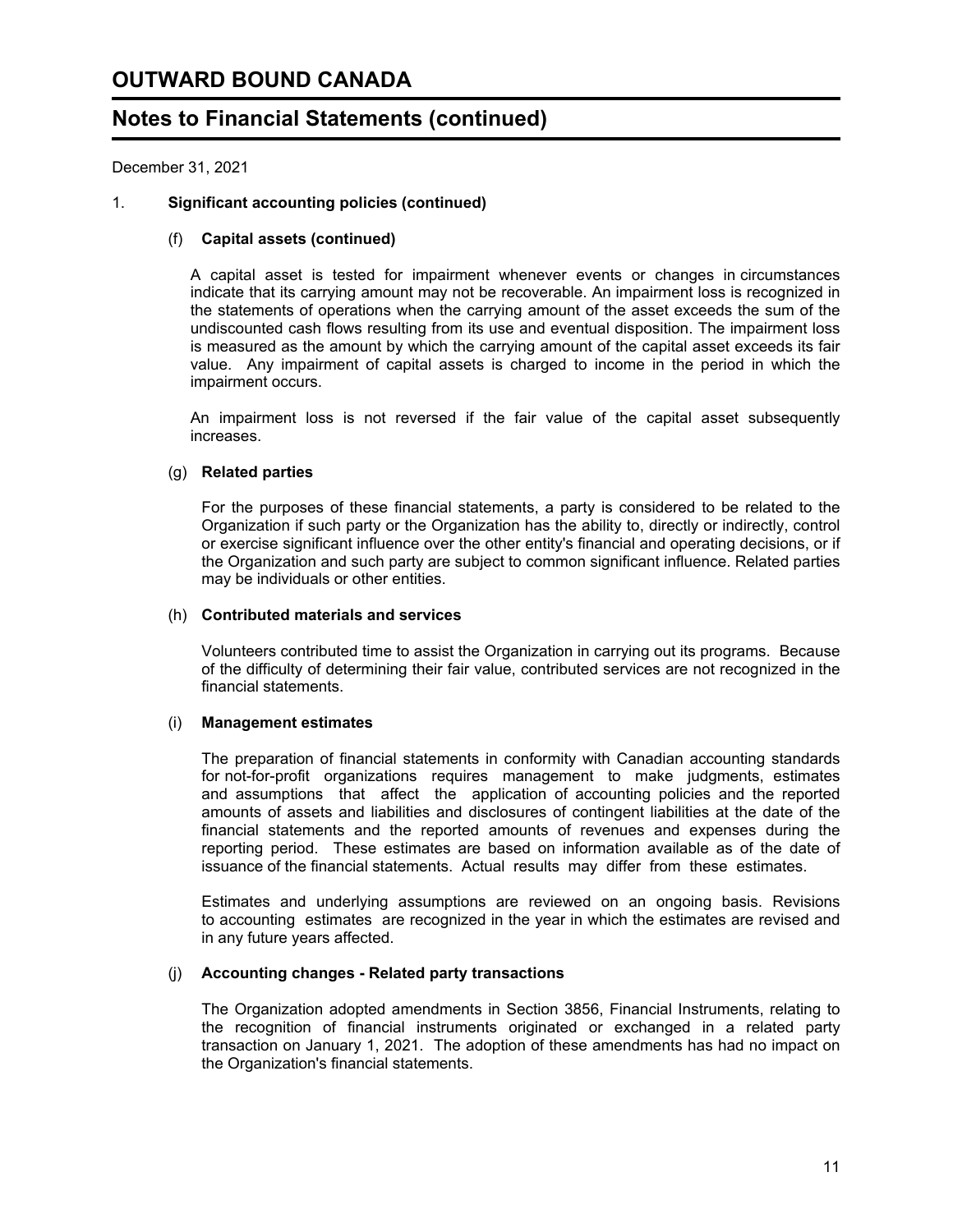### **Notes to Financial Statements (continued)**

December 31, 2021

#### 2. **Financial instrument risk management**

Transactions in financial instruments may result in an entity assuming or transferring to another party one or more of the financial risks described below. The following disclosures provide information to assist users of the financial statements in assessing the extent of risk related to the Organization's financial instruments.

The financial instruments of the Organization and the nature of the risks to which it may be subject are as follows:

|                                                                                                                               |             |           | <b>Risks</b> |                           |  |
|-------------------------------------------------------------------------------------------------------------------------------|-------------|-----------|--------------|---------------------------|--|
|                                                                                                                               |             |           |              | Market risk               |  |
| <b>Financial instrument</b>                                                                                                   | Credit      | Liquidity | Currency     | Interest rate Other price |  |
| Cash<br>Short-term investments<br>Accounts receivable<br>Accounts payable and accrued<br>liabilities<br>Vehicle loans payable | х<br>х<br>х | X<br>х    | X            | X                         |  |

#### **Credit risk**

Credit risk is the risk that one party to a transaction will fail to discharge an obligation and cause the other party to incur a financial loss. The Organization reduces its exposure to credit risk associated with cash and short-term investments by holding these balances in a major Canadian institutions. The Organization reduces its exposure to credit risk associated with accounts receivable by performing credit evaluations on a regular basis, granting credit upon a review of the credit history of the applicant and creating an allowance for bad debts when applicable. The maximum exposures of the Organization to credit risk are as follows:

|                                                       | 2021                          | 2020                        |
|-------------------------------------------------------|-------------------------------|-----------------------------|
| Cash<br>Short term investments<br>Accounts receivable | 336,532<br>205,218<br>158,337 | 695,459<br>40,149<br>99,251 |
|                                                       | 700,087                       | 834,859                     |

#### **Liquidity risk**

Liquidity risk is the risk that the Organization cannot repay its obligations when they become due to its creditors. The Organization reduces its exposure to liquidity risk by ensuring that it documents when authorized payments become due, maintains adequate credit facilities (note 5) to repay its trade creditors as they become due, anticipating investing and financing activities and holding assets that can be readily converted into cash. The Organization has liquidity risk in accounts payable and accrued liabilities and vehicle loans payable to a maximum of \$257,386 (2020 - \$299,996).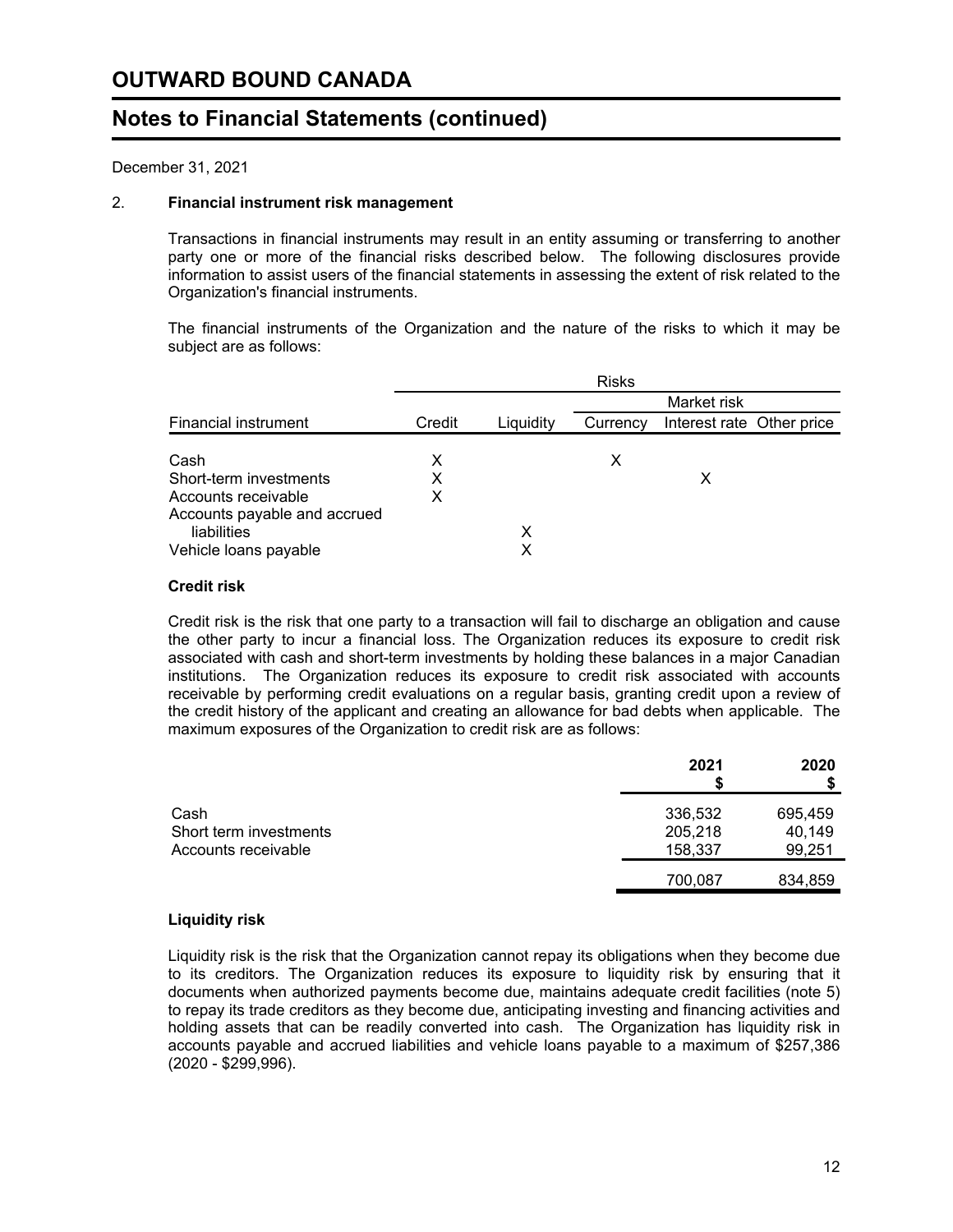### **Notes to Financial Statements (continued)**

#### December 31, 2021

#### 2. **Financial instrument risk management (continued)**

#### **Market risk**

Market risk is the risk that the fair value or future cash flows of a financial instrument will fluctuate because of changes in market prices. Market risk is comprised of currency risk, interest rate risk and other price risk.

#### i) **Currency risk**

Currency risk is the risk that the exchange rate that was in effect on the date that an obligation in a foreign currency was made to the Organization by a customer, or that an obligation in a foreign currency was entered into by the Organization to a supplier, is different at the time of settlement than it was at time that the obligation originated. The Organization's exposure to foreign exchange risk is minimal as it does not have any significant foreign denominated financial instruments at year end.

#### ii) **Interest rate risk**

Interest rate risk is the risk that the fair value or future cash flows of a financial instrument will fluctuate because of changes in market interest rates. The Organization is exposed to interest rate risk on the maturity of its short-term investments.

#### iii) **Other price risk**

Other price risk is the risk that the fair value or future cash flows of a financial instrument will fluctuate because of changes in market prices (other than those arising from interest rate risk or currency risk), whether those changes are caused by factors specific to the individual financial instrument or its issuer, or factors affecting all similar financial instruments traded in the market. The Organization is not exposed to other price risk as it has no investments in marketable securities.

#### **Changes in risk**

There have been no changes in the Organization's risk exposures from the prior year.

#### 3. **Related party transactions**

The Organization has related party transactions with Outward Bound Canada Foundation ("the Foundation"), an entity under common control, which was established to help the Organization reach its fundraising and other objectives, and Outward Bound International ("OBI"), a membership organization of all the Outward Bound Centres worldwide as follows:

- (a) During the year, the Organization received donations from the Foundation in the amount of \$2,250 (2020 - \$100,000).
- (b) During the year, the Organization paid dues to OBI in the amount of \$37,753 (2020 \$18,415).
- (c) At year end, included in accounts payable and accrued liabilities (note 6) is an amount payable to OBI of \$nil (2020 - \$7,018).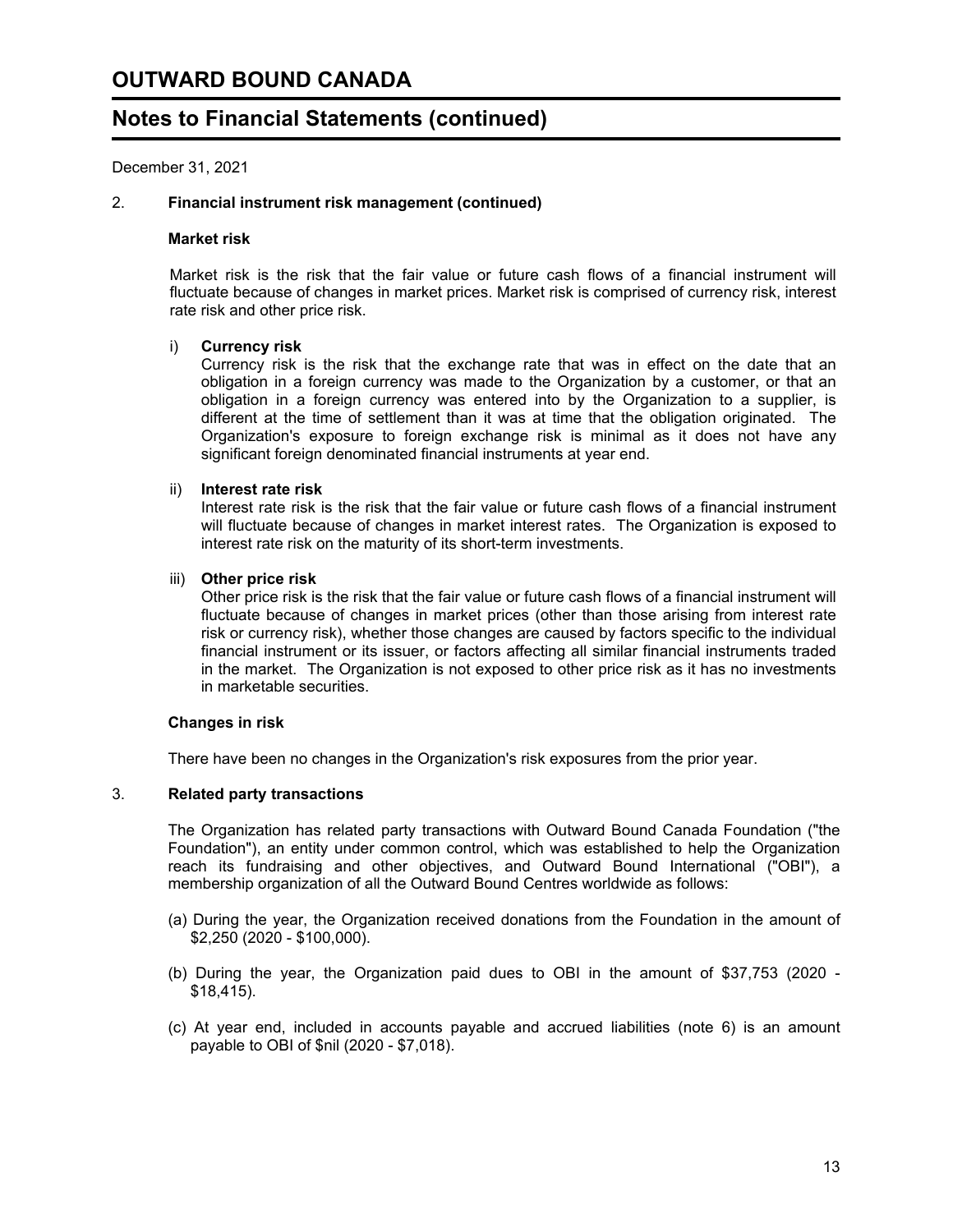### **Notes to Financial Statements (continued)**

December 31, 2021

#### 4. **Capital assets**

|                                |         |                    | 2021       |
|--------------------------------|---------|--------------------|------------|
|                                | Cost    | <b>Accumulated</b> | <b>Net</b> |
|                                | \$      | Amortization       | \$         |
| Program and computer equipment | 422,311 | 304,535            | 117,776    |
| Vehicles                       | 271,606 | 160,843            | 110,763    |
|                                | 693,917 | 465,378            | 228,539    |
|                                |         |                    | 2020       |
|                                | Cost    | <b>Accumulated</b> | <b>Net</b> |
|                                | S       | Amortization       | \$         |
| Program and computer equipment | 422,311 | 269,099            | 153,212    |
| Vehicles                       | 271,606 | 129,155            | 142,451    |
|                                | 693,917 | 398,254            | 295,663    |

#### 5. **Credit facilities**

Under the terms of a credit facility agreement dated December 27, 2017 with the Royal Bank of Canada ("RBC") the Organization has available to it a revolving demand facility to a maximum of \$200,000.

Borrowings under this facility are due on demand with no specific terms of repayment and bear interest at RBC prime rate plus 1.80%. At year end, the Organization has \$nil (2020 - \$nil) outstanding under this facility.

Additionally, the Organization has available to it a Visa Business card with a credit limit of \$60,000 (2020 - \$30,000). At year end \$1,811 (2020 - \$8,258) is outstanding on this card.

All borrowings under these facilities are secured by a general security agreement constituting a first ranking security interest on all of the Organization's assets.

#### 6. **Accounts payable and accrued liabilities**

|                                                                                | 2021              | 2020              |
|--------------------------------------------------------------------------------|-------------------|-------------------|
| Accounts payable and accrued liabilities (note 3(c))<br>Government remittances | 199.792<br>18.295 | 192,045<br>23,508 |
|                                                                                | 218,087           | 215,553           |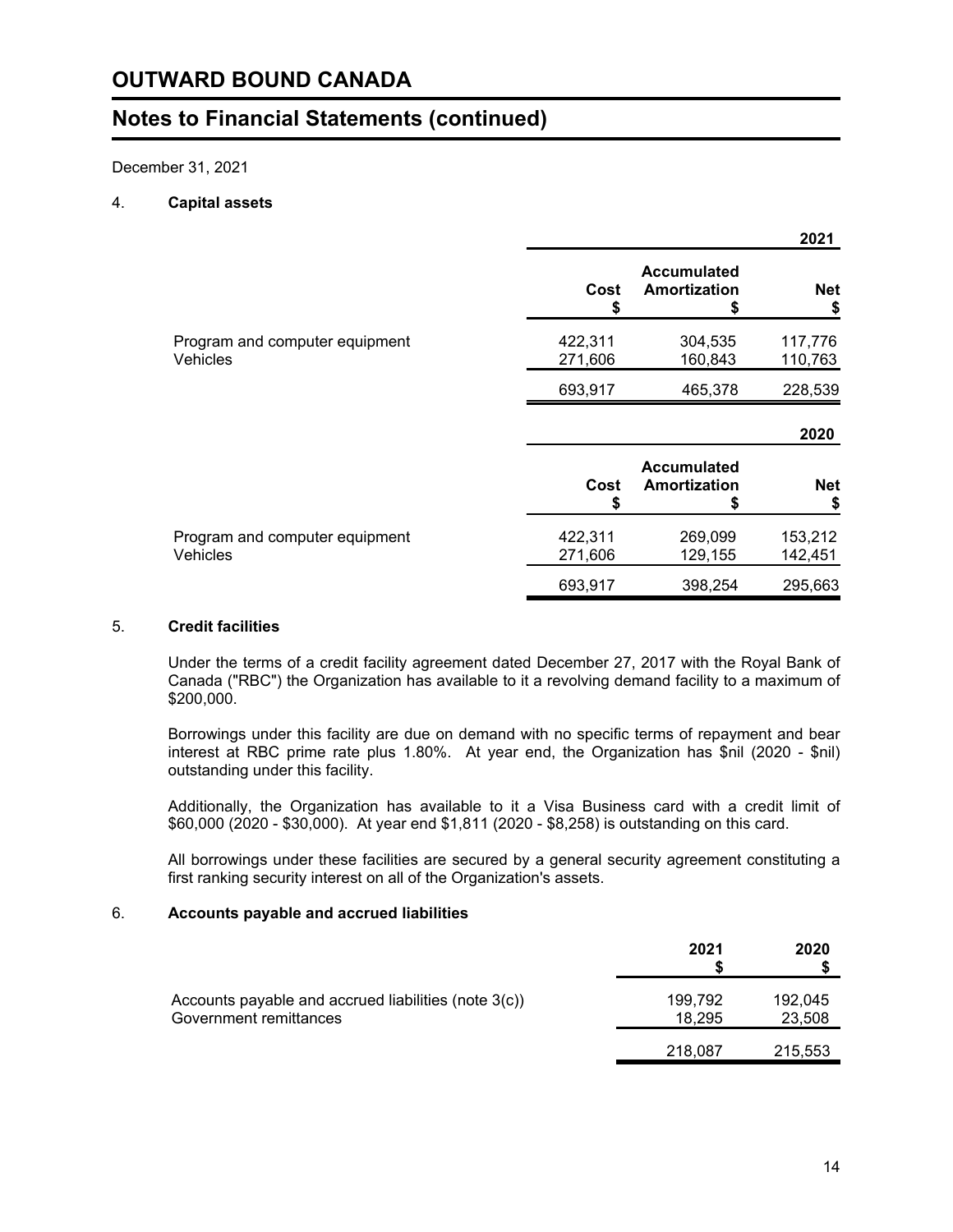### **Notes to Financial Statements (continued)**

#### December 31, 2021

#### 7. **Deferred contributions, grants and bursaries**

|                                                                                      | 2021                             | 2020                             |
|--------------------------------------------------------------------------------------|----------------------------------|----------------------------------|
| Balance, beginning of year<br>Contributions received<br>Amount recognized as revenue | 509.690<br>975,020<br>(914, 790) | 235.218<br>519,708<br>(245, 236) |
| Balance, end of year                                                                 | 569,920                          | 509,690                          |

#### 8. **Vehicle loans payable**

The Company has entered into the following vehicle loan agreements to finance the purchase of the following vehicles:

|                                                                                                                                                                                     | 2021             | 2020<br>S        |
|-------------------------------------------------------------------------------------------------------------------------------------------------------------------------------------|------------------|------------------|
| Silver Ford F150 - payable in blended equal bi-weekly<br>payments of \$595 and bears interest at 2.99% per<br>annum. The loan matures in June 2023 and is secured<br>by the vehicle | 25,639           | 41,120           |
| Silver Ford 250 - payable in blended equal monthly payments<br>of \$696 and bears interest at 3.49% per annum. The loan<br>matures in December 2022 and is secured by the vehicle   | 7,760            | 16,115           |
| White Ford F250 - non-interest bearing and is payable in equal<br>monthly principal payments of \$783. The loan matures in<br>May 2022 and is secured by the vehicle                | 3,914            | 13,307           |
| Silver Ford 350 - non-interest bearing and is payable in equal<br>monthly principal payments of \$993. The loan matures in<br>February 2022 and is secured by the vehicle           | 1,986            | 13,901           |
| Less: current portion                                                                                                                                                               | 39,299<br>28,556 | 84,443<br>43,685 |
|                                                                                                                                                                                     | 10,743           | 40,758           |
| Principal payments over the next five years are as follows:                                                                                                                         |                  |                  |
| 2022                                                                                                                                                                                | 28,556           |                  |

| ---- |  | $-0.000$ |
|------|--|----------|
| 2023 |  | 10,743   |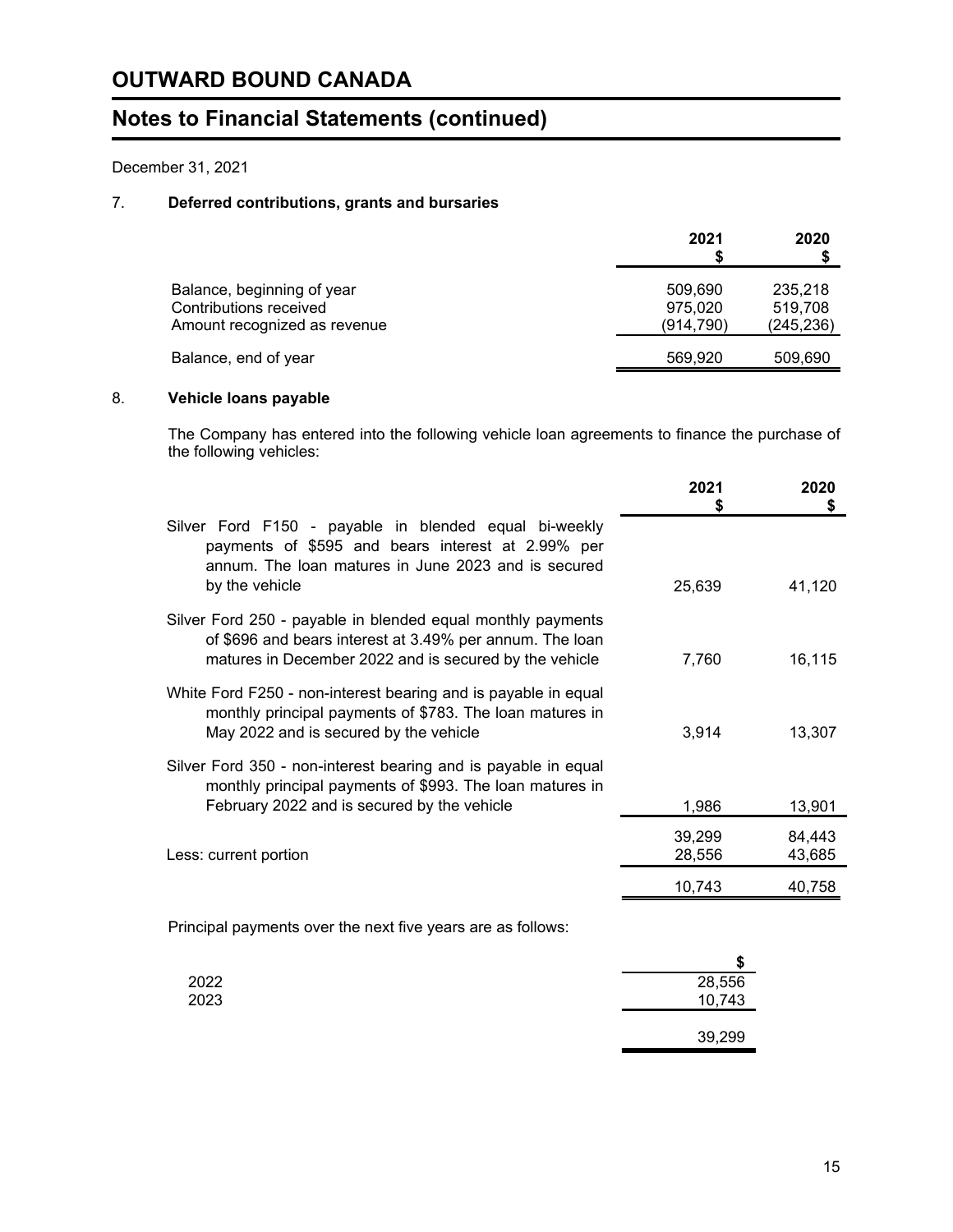### **Notes to Financial Statements (continued)**

December 31, 2021

#### 9. **Sustainability fund**

The sustainability fund was established in recognition of the need to maintain working capital for continuing operations, and for the purpose of putting income aside in surplus years in order to offset deficits in other years. This fund is represented by internally restricted net assets as directed by the Board.

#### 10. **Commitments**

The Organization is committed to the following minimum lease payments for various premises with commitments expiring at various dates until August 31, 2026:

|      | J       |
|------|---------|
| 2022 | 70,848  |
| 2023 | 42,000  |
| 2024 | 42,000  |
| 2025 | 42,000  |
| 2026 | 28,000  |
|      | 224,848 |

#### 11. **Impact of Global Pandemic and government assistance**

The global pandemic of the virus known as COVID-19 led the Canadian Federal government, as well as provincial and local governments, to impose measures, such as restricting foreign travel, mandating self-isolations and physical distancing and closing non-essential businesses. These restrictions restricted the Organization's ability to offer its regular schedule of courses.

Because of the high level of uncertainty related to the outcome of this pandemic, it is difficult to estimate the financial effect on the Organization. As such, no adjustments have been made in the financial statements as a result of these events.

During the year, the Organization received the following government assistance as a result of COVID-19:

|                                                                                                            | 2021                         | 2020                |
|------------------------------------------------------------------------------------------------------------|------------------------------|---------------------|
| Canada Emergency Wage Subsidy<br>Canada Emergency Rent Subsidy<br>Tourism and Hospitality Recovery Program | 678,102<br>65,173<br>103,572 | 1,024,165<br>25,745 |
|                                                                                                            | 846,847                      | 1,049,910           |

#### **Canada Emergency Wage Subsidy ("CEWS")**

The CEWS provides a subsidy of up to 75% of eligible remuneration, paid by the Organization, to each eligible employee – up to a pre-determined maximum per period.

#### **Canada Emergency Rent Subsidy ("CERS")**

The CERS provides a subsidy to cover a portion of the commercial rent paid by the Organization, to a maximum of \$75,000 per location and an overall maximum of \$300,00 for the Organization and any affiliated entities.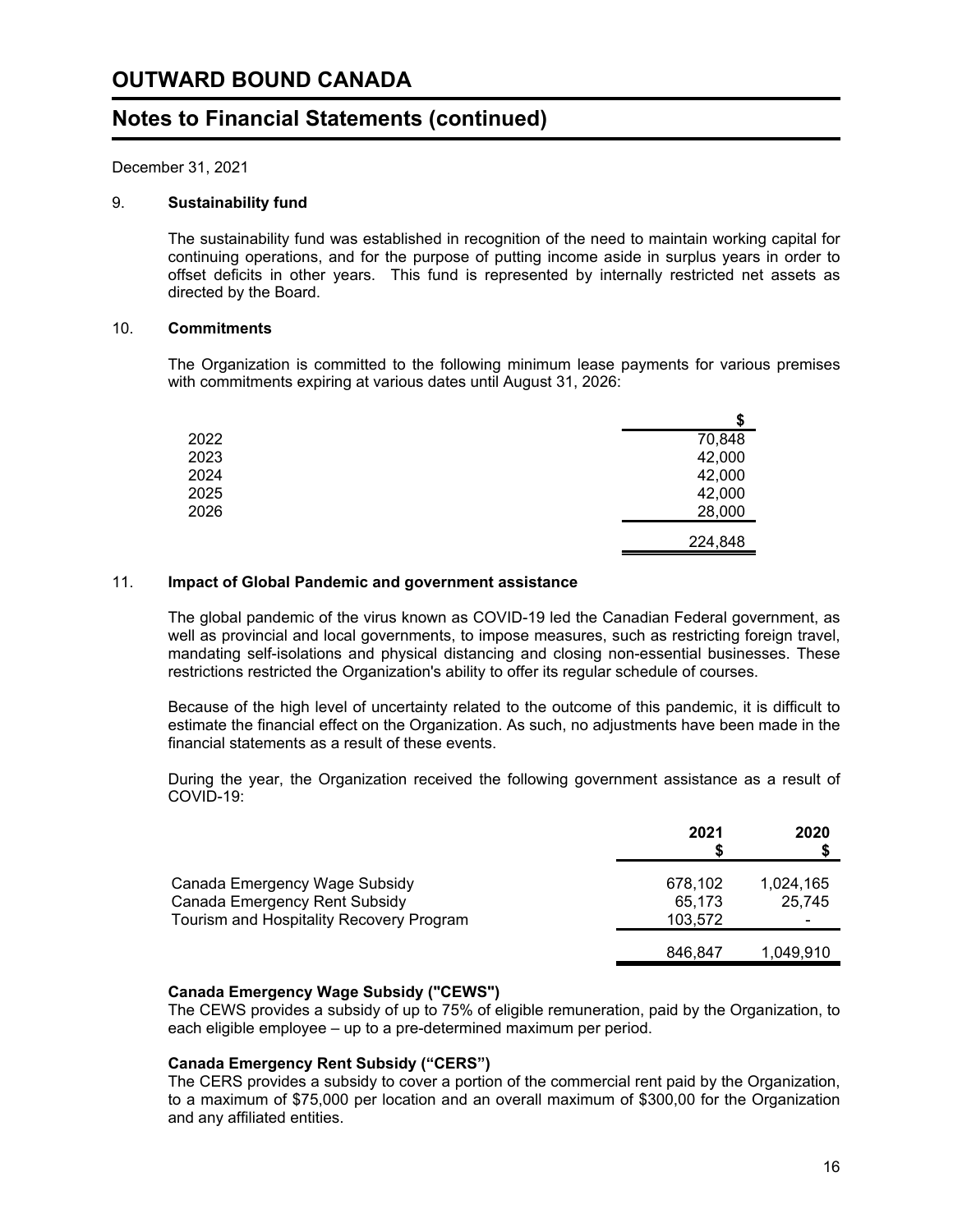### **Notes to Financial Statements (continued)**

December 31, 2021

#### 11. **Impact of Global Pandemic and government assistance (continued)**

Funding under the CEWS and CERS programs ended on October 23, 2021. Subsequently, the Organization received government assistance under the Tourism and Hospitality Recovery Program, one of the programs that replaced the CEWS and CERS:

#### **Tourism and Hospitality Recovery Program ("THRP")**

The THRP provides both wage and rent subsidies to organizations who received revenues from tourism, hospitality and recreation activities prior to the pandemic. The THRP provides a subsidy of up to 75% of qualifying expenditures made for wages and rent.

The assistance received under the CEWS, CERS and THRP programs are not subject to any specific future terms or conditions; however, the Canadian Revenue Agency may require additional reporting in a future period to verify the Organization's eligibility and compliance with terms and conditions.

Included in accounts receivable is \$91,692 (2020 - \$63,521) of government assistance receivable under these programs.

#### 12. **Subsequent event**

Subsequent to year end, the Organization was approved to commence a project that will increase access to employment in the outdoor leadership industry through the creation of an innovative recruitment and training program titled *The Training Academy for Outdoor Professionals*. This project commenced in March 2022 and is anticipated to run through March 2025. Funding for this project, to a maximum of \$7,313,102, is provided by Employment and Social Development Canada.